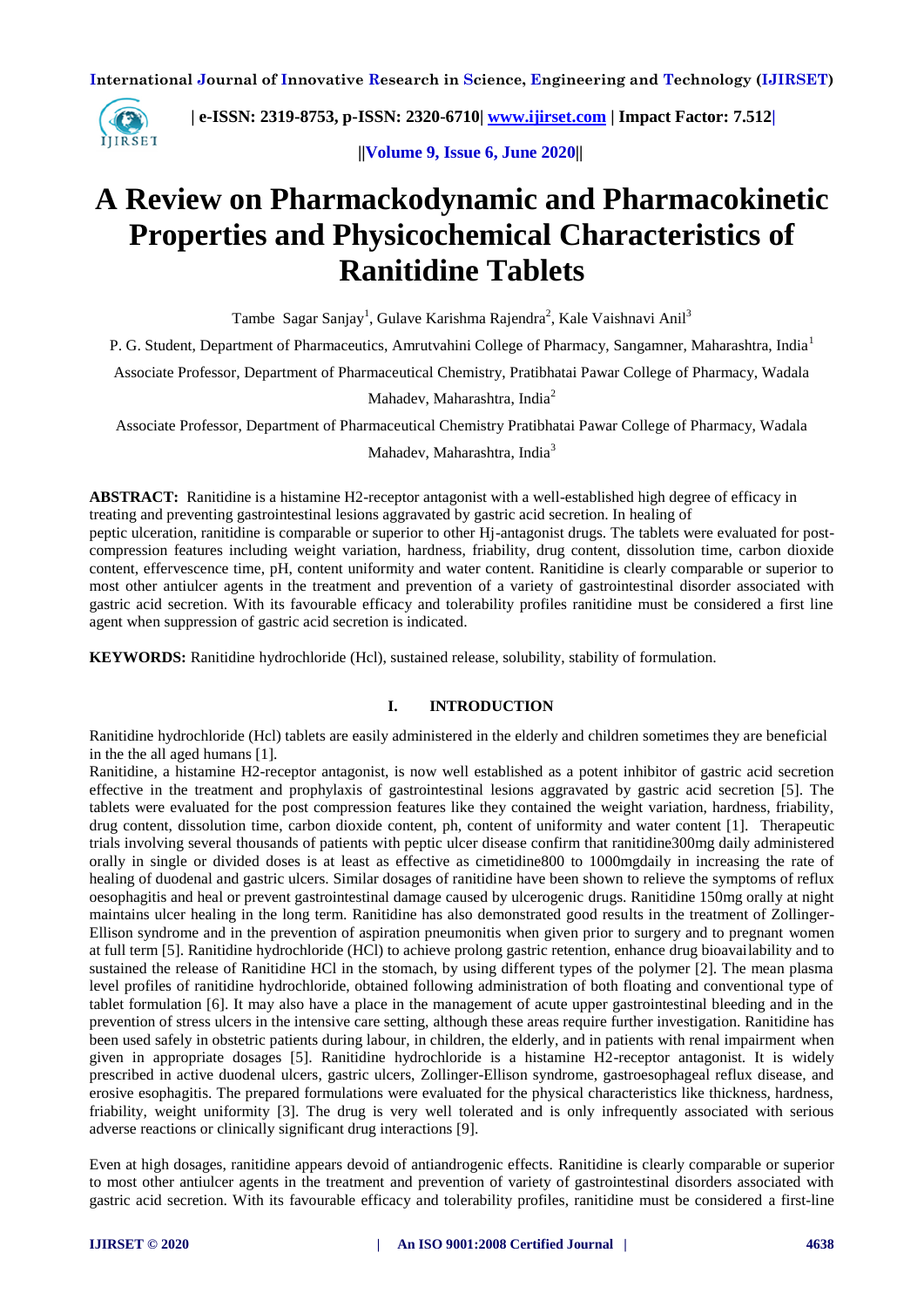

## **| e-ISSN: 2319-8753, p-ISSN: 2320-6710| [www.ijirset.com](http://www.ijirset.com/) | Impact Factor: 7.512|**

#### **||Volume 9, Issue 6, June 2020||**

agent when suppression of gastric acid secretion is indicated [5]. Ranitidine is effective in preventing or treating gastrointestinal damage caused by non-steroidal anti-inflammatory drugs (NSAIDs), reducing bleeding, gastric mucosal and duodenal damage in patients with rheumatic disease and with peptic ulcer, often despite continuation of NSAID treatment. One study tested the ability of ranitidine to prevent gastrointestinal damage in patients receiving cytostatic drugs and prednisone for lymphoproliferative disease, with promising results in a small number of patients [5]. A traditional oral sustained release formulation releases most of the drug at the colon, thus the drug should have absorption window either in the colon or throughout the gastrointestinal tract. Ranitidine is absorbed only in the initial part of the small intestine and has 50% absolute bioavailability.3,4 Moreover, colonic metabolism of ranitidine is partly responsible for the poor bioavailability of ranitidine from the colon [4]. Ranitidine, a histamine H2-receptor antagonist, is a competitive inhibitor of histamine, blocking histamine's action on specific H2 receptors in gastric parietal cells (9). As a result, ranitidine is a potent inhibitor of basal gastric acid secretion [10].

#### **II. PHARMACODYNAMIC PROPERTIES**

*In vitro* studies have shown that ranitidine specifically antagonises histamine H2receptors, receptors which appear to mediate a final common pathway in the release of gastric acid. In normal volunteers and patients with peptic ulcer disease, ranitidine 150mg daily or 300mg daily in 1 or 2 divided doses decreases the number of low intragastric pHmetre readings per 24 hours and decreases 24-hour integrated hydrogen ion activity predominantly through suppression of nocturnal acid secretion [5]. Ranitidine HCl has a bitter taste and a sulphur-like smell, using sweeteners and flavouring agents is necessary. We used different sweeteners at different levels of the formulation of the tablets [1]. Ranitidine HCl has a bitter taste and sulphur-like odour. Various taste masking techniques such as addition of sweeteners and flavours, filling in capsules, coating with water insoluble polymers or lipids, adsorption to ion-exchange resin, complexing with cyclodextrin, have been employed for masking its bitter taste in order to increase patient compliance [7]. Administration of ranitidine and subsequent inhibition of stomach acid production would improve the relative bioavailability of the formulation [10]. Ranitidine suppresses basal acid output and experimentally stimulated acid secretion but usual therapeutic dosages do not consistently suppress normal meal-stimulated acid secretion. Ranitidine also suppresses pepsin output which, in conjunction with decreased gastric acidity, results in decreased pepsin activity. The pattern of acid and pepsin inhibition achieved during ranitidine treatment of peptic ulcer disease appears not to facilitate microbial colonisation of the stomach, although colonisation may occur during the sustained achlorhydria produced by high-dose intravenous regimens in the critically ill [5]. These properties of Ranitidine HCl do not favour the traditional approach to sustained release delivery of formulation [4]. Cholinomimetic effects have been ascribed to ranitidine *in vitro* and *in vivo* in animals but evidence of clinically significant cholinomimetic effects in humans is lacking. Mixed results have been reported regarding ranitidine-induced changes in gastric motility; the underlying mechanisms and clinical significance of these motility-modifying effects are unclear [5]. The ranitidine formulation enhanced the pharmacokinetic profile and increased bioavailability of the drug formulation and that will increase the stability and the efficacy of the tablet formulation [2].

Some studies suggest that ranitidine treatment is associated with an increase in serum gastrin concentration and/or an increase in meal-stimulated gastrin release. Elevated serum gastrin concentrations return to pre-treatment levels once ranitidine is discontinued. Ranitidine, in therapeutic dosages, does not induce clinically significant changes in serum prolactin, cortisol or thyroid-stimulating hormone, and has no apparent antiandrogen activity. Because ranitidine possesses a furan rather than an imidazole nucleus, it binds only weakly to cytochrome P450 and, in consequence, has minimal effects on drug metabolism by the liver [5]. Gastric acid secretion induced by a variety of physiological and experimental stimuli. The physiological effects of profound histamine H2-receptor blockade is generally confined to the gastrointestinal system. At therapeutic dosages, ranitidine has not been associated with clinically significant effects other than gastric output suppression [5].

#### **III. PHARMACOKINETIC PROPERTIES**

Following oral administration, peak plasma ranitidine concentrations are reached within 1 to 3 hours and are not influenced by food. A single 150mg oral dose of ranitidine produces a peak plasma concentration [5]. This ranitidine tablets were prepared by the direct compression and fusion methods. They were exposed to all the physicochemical test and the evaluation of the tablets [1]. Ranitidine HCL has short biological half-life of drug  $(-2.5-3$  hours) and absorption window only in the initial part of the small intestine with 50% absolute bioavailability, thus why there is a strong need for development of their oral sustained release formulation [2]. Ranitidine is an oral drug that is widely used as an effective H2 antagonist and blocks the production of acid by acid-producing cells in the stomach. It is commonly used in treatment of peptic ulcer disease and gastroesophageal reflux disease, which are prevalent nowadays in all ages especially elderlies [7]. Ranitidine hydrochloride is a histamine H2-receptor antagonist. It is widely prescribed in active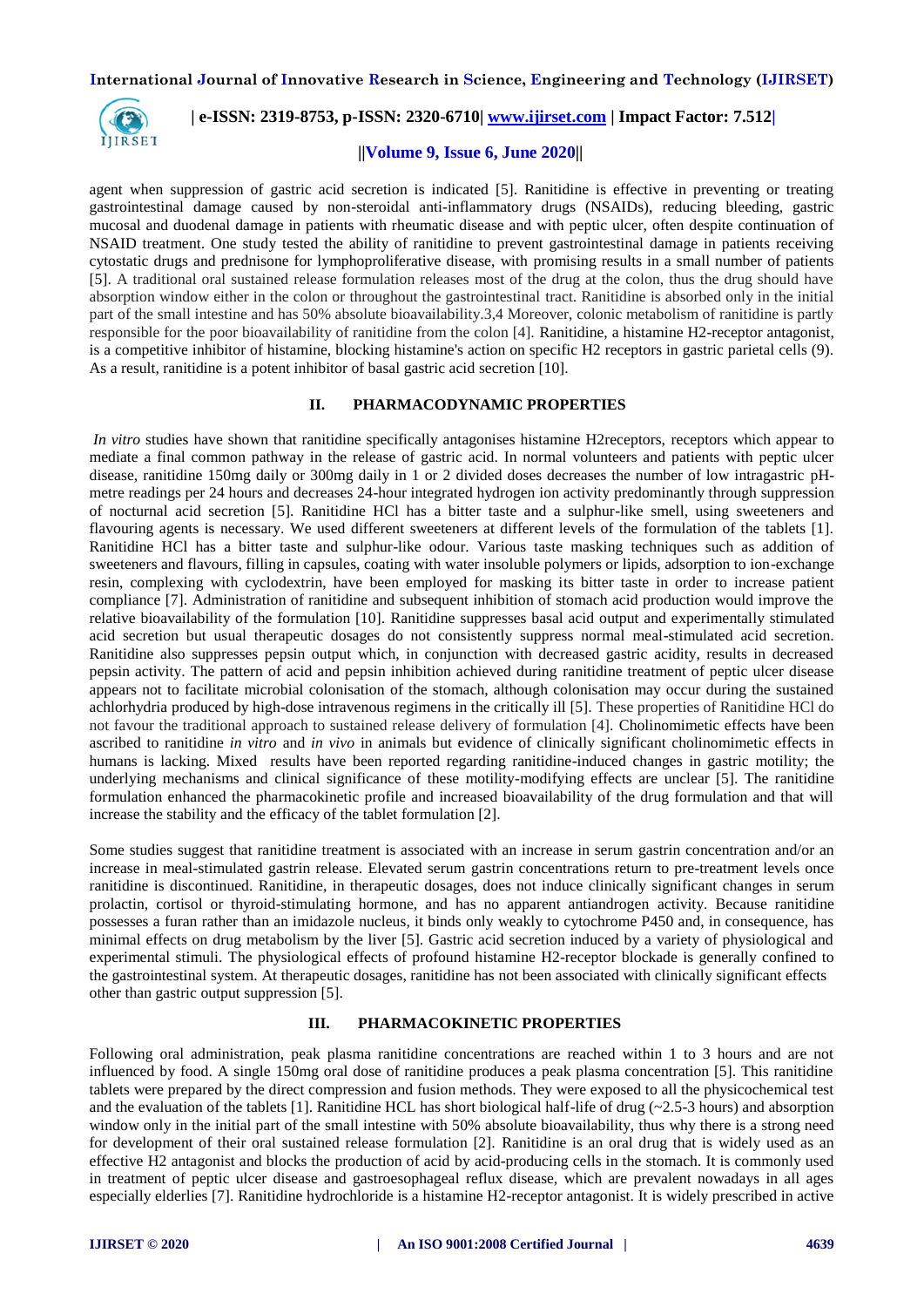

 **| e-ISSN: 2319-8753, p-ISSN: 2320-6710| [www.ijirset.com](http://www.ijirset.com/) | Impact Factor: 7.512|**

## **||Volume 9, Issue 6, June 2020||**

duodenal ulcers, gastric ulcers, Zollinger-Ellison syndrome, gastroesophageal reflux disease, and erosive esophagitis [8].

### **Therapeutic Trials:**

Markedly between individuals, averages about 50%. The apparent volume of distribution in normal types of the adults is up to approximately 1.4L/Kg. comparison of ranitidine pharmacokinetic following intravenous and oral administration suggests significant' hepatic biotransformation following oral absorption [5]. Thus, 30% of an administered oral dose of ranitidine is excreted unchanged in the urine versus intravenous dose. The normal elimination half-life of ranitidine is 2 to 3 hours, but it is prolonged to 4 to 9 hours in patients with severe renal disease. Ranitidine is approximately 15% protein bound and, while it is removed by dialysis, the percentage of total dose recovered in dialysate is small and dosage supplementation is not recommended. Although the degree of acid inhibition required for ulcer healing is unknown, dose response studies have found that experimentally stimulated acid secretion is decreased [5]. Ranitidine hydrochloride to achieve prolong gastric retention, enhance drug bioavailability and to sustained the release of ranitidine hydrochloride in the stomach, by using types of polymers [3].

The pharmacokinetics of ranitidine have been studied following both oral and intravenous administration of the drug to healthy volunteers and to patients with gastrointestinal disease. In most respects, the pharmacokinetics of ranitidine are additional experience with ranitidine in patients with chronic renal failure and in patients with chronic liver disease has accumulated. There remains a need to clarify the dose-response relationship of ranitidine to gastric acid control and to ulcer healing [5].

The conventional dose of 150 mg can inhibit gastric acid secretion up to 5 hours but not up to 10 hours. An alternative dose of 300 mg leads to plasma fluctuations; thus, a sustained release dosage form of Ranitidine HCl is desirable [2]. The ranitidine Hcl tablets are inhibiting gastric acid secretion up to 5 hours but not up to 10 hours. An alternative dose of 300 mg leads to plasma fluctuations; thus, a sustained release dosage form of Ranitidine HCl is desirable [4].

- ❖ **Absorption:** After oral administration, absorption of ranitidine is rapid with a mean lag time of 15 minutes and peak plasma concentrations are attained within 1 to 3 hours. Following a single oral dose of ranitidine 150mg, the mean peak plasma concentration and mean area under the concentration-time curve. In healthy volunteers' Considerable variation in ranitidine plasma concentrations between individuals administer the same total dose has been noted. Some studies have demonstrated a second peak in the plasma concentration/time curves following different type ingestion. likely bile or hepatic parenchymal tissues, and is returned to the gut as the gall bladder empties. Transfer of some ranitidine from the systemic circulation into bile with subsequent recycling through the gut may occur regardless of the original route of administration [5].
- **Distribution**: The apparent volume of distribution of ranitidine is larger than actual body water, indicative of some binding to tissues distribution of ranitidine into all tissues except the central nervous system. studied the penetration of ranitidine into the cerebrospinal fluid (CSF). Plasma protein binding of ranitidine in. normal subjects is around 15% [5].
- **Elimination:** The forms of ranitidine which are excreted in the urine are unchanged drug, ranitidine-V-oxide, dimethyl ranitidine and ranitidine-S-oxide. The role of the liver in ranitidine disposition has not been fully elucidated. An affinity of ranitidine or its metabolites for bile is supported by the scheme of discontinuous reabsorption. A relatively longer half-life of elimination has been found in both normal subjects and duodenal ulcer patients given oral ranitidine compared with intravenous drug [5].

## **IV. ADVERSE EFFECTS**

- Ranitidine is well tolerated, producing some adverse effects such as headache, diarrhoea and constipation in less than 5% of patients.
- The frequency and effects are similar to those seen in patients receiving placebo.
- Serious and treatment limiting effect for body.
- Adverse effects occur rarely, with elderly and consciously ill patients being more susceptible, or appear to be idiosyncratic.
- Hepatotoxicity, with raised hepatic enzyme.
- levels and biopsy-proven hepatocellular changes, has been seen rarely.
- Haematological changes, such as thrombocytopenia, agranulocytosis and general myelosuppression, have been reported.